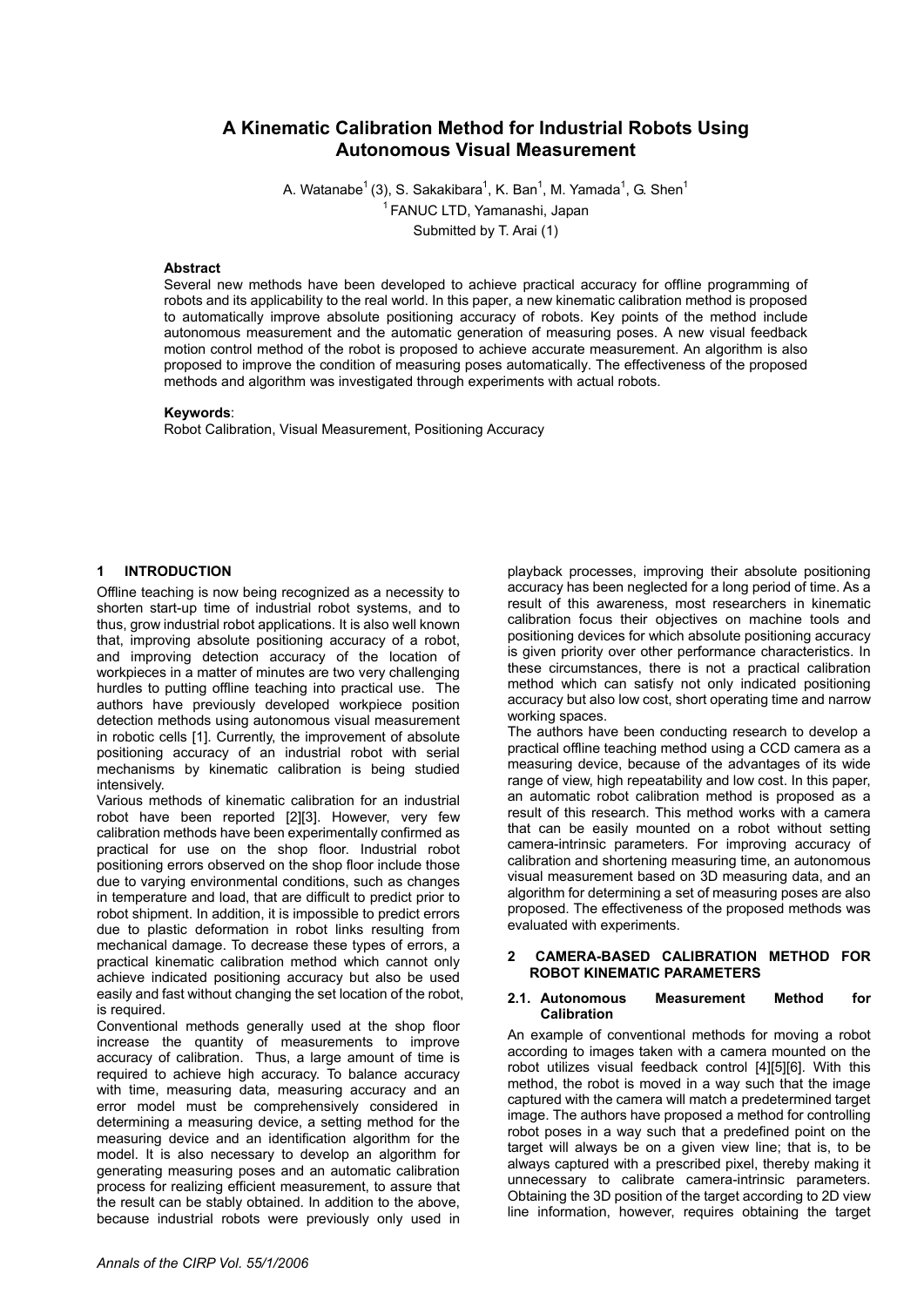position as the intersection of more than one view line as shown in Figure 1 (a). If the relative angle made by the view lines is small, this method still has a problem in that a target's position error in depth along a view line is affected largely by measurement errors of the camera. If the relative angle is made bigger on the other hand, the robot requires larger working spaces. To achieve high accuracy with smaller working spaces in the identification calculation for kinematics calibration, the authors propose herein a measurement method shown in Figure 1 (b). This method can obtain information about the position along a view line using a target size as well as conventional measurement data, while using only a single measuring pose. In this paper, this method is referred to as the visual touch-up method, since what is done with this method amounts to making the tip,  $P_{\text{VT}}$ , of a virtual pin touch up the measuring point. The visual touch-up makes it possible to prevent the relatively small angle made by the view lines from affecting calibration, thus achieving more measurement information from the same number of measuring poses.



Figure 1: 3D measuring method using camera.

In this paper, two measurements are made on a target whose contour is a perfect circle. The first is defined as the center of the circular target contour on a camera-taken image which is designated as,  $P_M$ , (hereafter called a measuring point). The second is the long axis (diameter) length of the contour which is referred to as the size of the target. Camera-intrinsic parameters are not identified in this case, however, distortion in the lens may affect calculations of the center and the long axis length on the image. Suppressing this effect requires using a target having an appropriate size and using an image plane around the optical axis where the distortion in the lens is less. In this paper, the center of a CCD image plane is assumed as pixels used for measurement, because the optical axis of off-the-shelf CCD cameras generally passes at or around the center of the image plane.

From a geometric relation shown in Figure 2, the size, *s*, of the target image is obtained using the following expression:

$$
s = \frac{f}{d_{\rm T}} s_{\rm T} \tag{1}
$$

where  $d<sub>T</sub>$  is the distance between the measuring point and the lens center in the *D* direction in the  $\Sigma_I$ . In expression (1), *s* is proportional to the reciprocal number of  $d<sub>T</sub>$ , because *f* and  $s_T$  are constant. For the sake of calculation, geometrical characteristic data obtained from the target image used in measurement for the calibration is represented with the position (*V*,*H*) of the target measuring point on the image plane and the reciprocal number,  $s_{inv}=1/s$ , of the target size (hereafter called measuring data). The measurement result is represented with a pose of the robot for which the measuring data matches a designated value; that is, the

target measuring point and the image plane have a designated relationship.



Figure 2: Camera model.

The relationship between the target measuring point and the image plane is intended to match a designated value. That is, the intersection of the view line passing through the measuring point and the image plane is made to match the center of the image plane, and the target size *s* on the image plane is made to match a size  $s<sub>0</sub>$ , corresponding to the designated relationship,  $P_{VT0}$ . The coincidence of the measuring data with the designated value is realized by moving the robot according to an arm tip displacement value  $p(dX,dY,dZ)^T$ . The arm tip displacement value is obtained by measuring the difference  $e_T(dV,dH, ds_{\text{inv}})^T$ between the measuring data and the designated value and then making  $e_T$  zero in the relationship between the position and size of the target in the image frame and the position of the target in the robot frame as shown in Figure 3. This operation is repeated to control the pose of the robot in such a way that the value  $e_T$  becomes lower than or equal to



its threshold value.

Figure 3: Visual touch-up control.

In Figure 2, the relationship among the robot flange frame  $\Sigma_F$ , the camera frame  $\Sigma_C$  and the image frame  $\Sigma_I$  is invariable because the camera is attached to the tip of the robot arm. The relationship between the robot flange frame  $\Sigma_F$  and the robot frame  $\Sigma_R$  is obtained from information about the current position of the robot. In this paper, therefore, the relationship between the robot frame  $\Sigma_R$  and the image frame  $\Sigma_I$  is represented using the pose of the  $\Sigma_I$  in the flange frame  $\Sigma_{\rm E}$ .

The pose of the  $\Sigma_I$  in the  $\Sigma_F$  is obtained as follows: First, the robot arm tip is shifted by a very small value  $\Delta X_{\rm F}$ ,  $\Delta Y_{\rm F}$ ,  $\Delta Z_{\rm F}$  in each direction separately. Changes of the measuring data